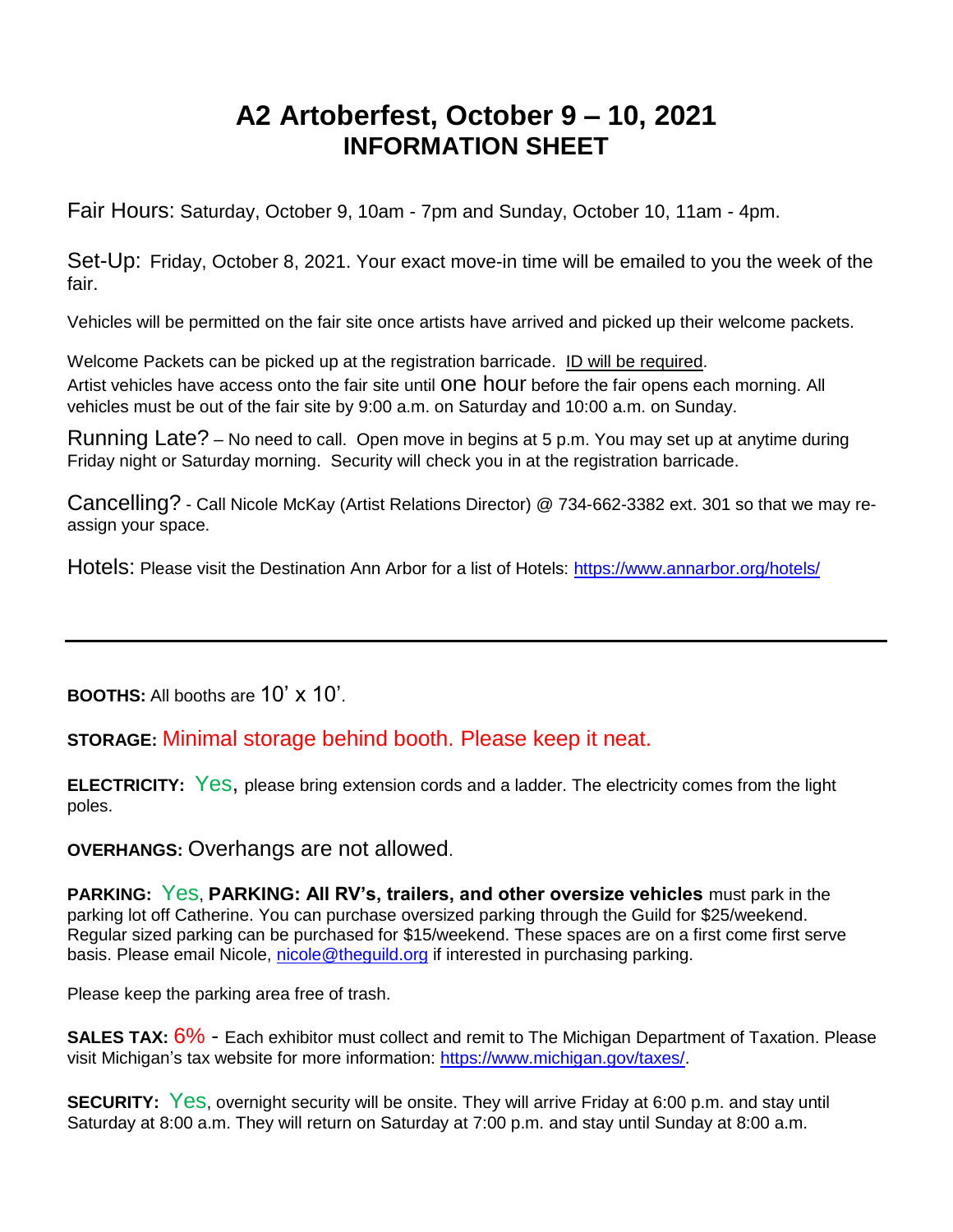**SURVEYS:** Yes, a link to a survey form will be emailed to you the week following the show.

**TEARDOWN:** Teardown will commence at 4:00 p.m. on Sunday. Vehicles will not be permitted on site prior to 4:00 p.m. Vehicles will be allowed onsite after enough patrons have cleared the streets to allow for a safe move out; usually, not more than 30 minutes after the show closes.

\*Note: In case of inclement weather, tear down procedures may change. At that time, Guild staff will provide you with revised procedures.

**TRASH:** Trash, boxes, debris, packing material, and other waste material MUST be disposed of before you leave the fair site. Please deposit all trash in the proper receptacles provided. Rules points will be issued for those who leave their trash behind.

**RULES/STANDARDS:** All Guild Rules and Standards must be adhered to during the fair. Copies are enclosed and will be available in your welcome packet. A Standards committee member will do an on-site slide comparison of each booth during the fair.

## CITY ORDANANCES AND GUILD EXHIBITION RULES (Revised April 22, 2004)

T**he Guild assumes and enforces all city exhibition rules.**

**RULE A: Fire lanes shall not contain storage or any other obstructions.** 

**RULE B: Walk-through sidewalk-street connections shall not contain storage or any other obstructions.** 

**RULE C: Barricades. Vehicles are not permitted within the barricades during fair hours.** 

**RULE D: All booth material, tarps and other coverings shall be fire-retardant or fire resistant.** All roofs, walls, panels, coverings and tents shall be fire retardant or resistant. A manufacturer tag or paperwork certifying this is acceptable. Consumer applied products may also be acceptable. Please check with the Fire Department on these regulations. **[National Fire Protection Agency 701]**

**RULE E: Open flames are not allowed.** 

**RULE F: No gasoline, kerosene or motor oils are permitted in the fair area.** 

## *THE GUILD OF ARTISTS AND ARTISANS EXHIBITION RULES*

**RULE 1:** Exhibitors must comply with all local ordinances, regulations, and rules.

(\*\*Exhibiting member: an individual who has successfully passed a jury or standards review.)

**RULE 2:** Booth spaces may not be transferred or otherwise reassigned by the artist.

**RULE 3:** By one hour prior to fair opening on the fair's first day, artists must have claimed (by their presence, or [if necessary] by phone) their booth space, otherwise their space may be resold with no refund issued.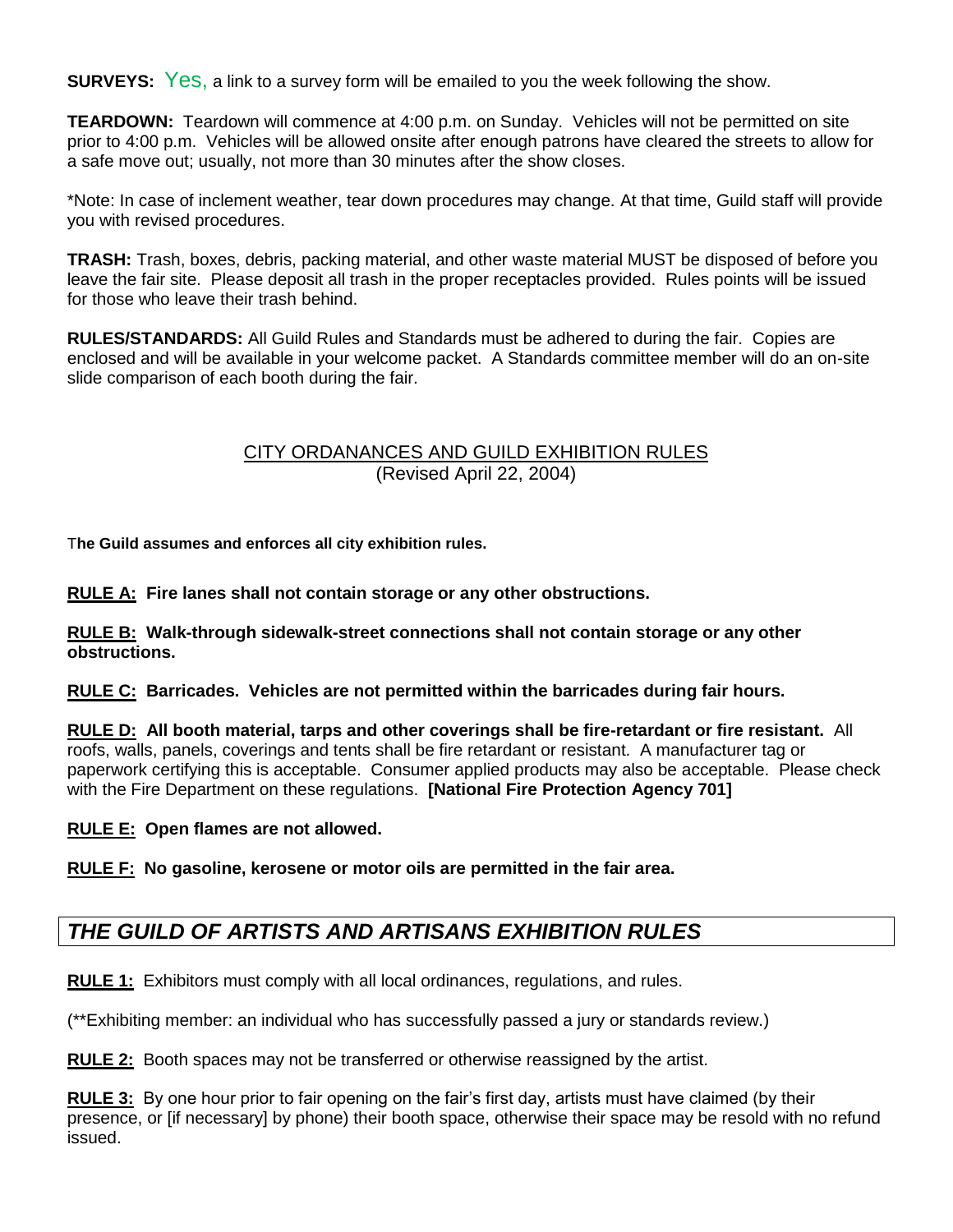**RULE 4:** The Exhibiting artist(s) must be present at the fair no less than 60% of each day.

**RULE 5**: Booth structure and display must not exceed the limits of the assigned space. Art work hanging from display panels will not obstruct, or block clear and free passage. If your art work is hazardous, or interferes with your neighbor you will be asked to remove it. Booth substructure must not impede water flow.

**RULE 6**: Booth holders may share their space with no more than one other exhibiting member.

**RULE 7:** Picture I.D. is required for fair registration, and must be presented upon the request of Rules Committee members or Guild staff at any time during the fair.

**RULE 8:** Unless artists are officially notified, by the Art Fair Director or the Director's designee, of a fair emergency, booths must be opened at the fair starting time and not closed before the fair closing time. Artists concerned with their personal safety may close. Artists are expected to reopen as soon as the dangerous situation has ended.

**RULE 9**: All storage must be neatly concealed within the defined booth space.

**RULE 10:** Signs advertising sales or markdowns are prohibited.

**RULE 11:** Pets are prohibited on the fair site. Certified service animals are allowed.

**RULE 12**: On-site consumption of alcoholic beverages during fair hours is prohibited.

**RULE 13**: No debris may be left behind after tearing down.

**RULE 14:** Rude, obscene or abusive language and/or threatened, actual physical restraint and/or abuse of another Guild member, Guild staff or general public are prohibited.

**RULE 15**: When required, backdrops must be used for fairs.

#### **RULES VIOLATIONS**

Decisions regarding rules compliance are determined by the Rules Committee members or designated staff. Exhibitors found to be in violation of the rules may be issued a rules violation notice. Exhibitors must comply immediately upon notification that they are in violation of the rules. If continued non-compliance is observed, exhibitors may be given further points for the same or other violations. Violations may be issued during or after a fair. From one (1) to ten (10) points may be assessed per violation. Accumulation of ten (10) points over a three (3) year period results in the suspension of exhibiting privileges for thirteen (13) months from the fair date of the violation resulting in the tenth  $(10<sup>th</sup>)$  point.

#### **APPEALS**

Exhibitors have the right to an appeal in person or in writing to the Rules Committee, after violation points are given. The appeal must be made within sixty (60) days of the date of the rules violation notification letter, which will be sent from the Guild office.

#### **Exhibition Standards**

Through the enforcement of its Exhibition Standards, The Guild seeks to maintain and increase fair attendees' and exhibiting artists' confidence in the credibility and authenticity of Guild events and to protect participating artists from unfair competition. An impartial and equal enforcement of the Exhibition Standards ensures these goals will be met and an appropriate atmosphere will be created for the sale of artwork. The participating artist is responsible for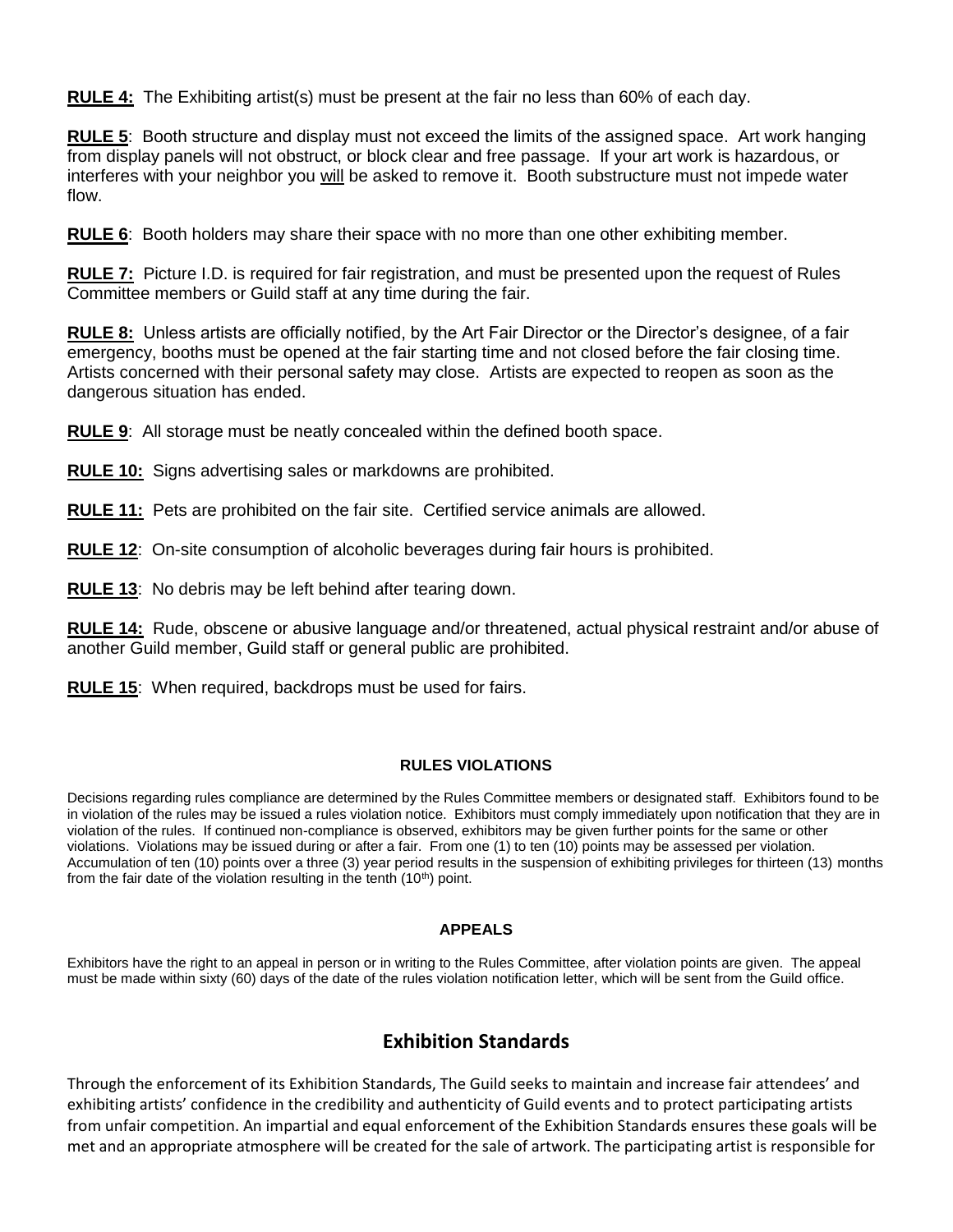being in compliance with The Guild's Exhibition Standards. What constitutes being in or out of compliance with the Exhibition Standards, in all cases, will be determined by The Guild. **The decision of The Guild is final.**

## **Exhibition Standards:**

- 1) All work must be the original design of the artist; the essential work required to make each finished piece must be done by the artist. The artist is expected to be the major contributor of the time required in the essential production of the work. Helpers or assistants do not replace the artist in the production of a piece. They are permitted to assist in the non-essential and more mundane processes that go into the production of a finished piece. The only exceptions allowed are defined in Exhibition Standards #2.
- 2) No more than 25 percent of the work in an exhibitor's booth may be reproductions; this policy applies to all media. Each piece must be clearly marked with the word "reproduction." Exhibitors must use the word reproduction; other terms, including "print," may not be used to refer to a reproduction. The presentation of the reproductions must play a visually subordinate role to the entirety of the exhibitor's display. Reproductions of the artist's own original work are the only reproductions allowed within the artist's booth. Determination of what constitutes an original or a reproduction is determined by The Guild of Artists & Artisans. The decision of The Guild is final.
- 3) All work must be safe, non-toxic, and fit for its intended use. If any work requires special or limited use, this will be fully disclosed and explained to the public.
- 4) Any commercially produced parts used in a work must play a subordinate role and may not be sold separately.
- 5) A mass-produced, cluttered, or commercial appearance to an artist display is not permitted. Limited multiples of items may be displayed where color and size are varied and are required to show clearly the range of items available for sale to fair attendees. However, if the display presents an overwhelming number of multiples resulting in a commercial appearance, as determined by the Standards Committee, onsite adjustments will be requested and compliance will be required.
- 6) The artwork exhibited by the artist at the event must match the quality and balance of the images submitted to either the Standards Review or the event jury. The artwork exhibited at the event by the artist must also match the scope and volume of the images submitted for either the Standards Review or for the event jury. An artist is not permitted to submit images presenting complex and detailed artwork but come to the event with a large quantity (more than 15 percent of the work displayed) of simple work. If artists wish to display a large quantity of simple work, it must be presented in the same proportion as presented in the review or jury images.

*Note: The Guild understands that small work can be an important and essential sale item for an artist, therefore, an artist may display up to 15 percent of small work without a separate review or jury image. The small work must be clearly shown in the artist's booth image. In addition, it is also understood (and encouraged) that experimentation with new work is part of the creative process. Ten percent of an artist's display may be devoted to new work, without a separate review or jury image, if the new work is within the same medium and if the new work is of comparable quality to the artwork presented in the artist's review or jury images.* 

#### **Exemptions**

If an artist believes his or her work transcends these standards, the artist is welcomed to apply to The Guild's Standards Committee for determination of eligibility. The request must be made in writing at least 60 days prior to the fair for which the determination is requested. There is no guarantee that an exemption will be granted. The decision of The Guild is final.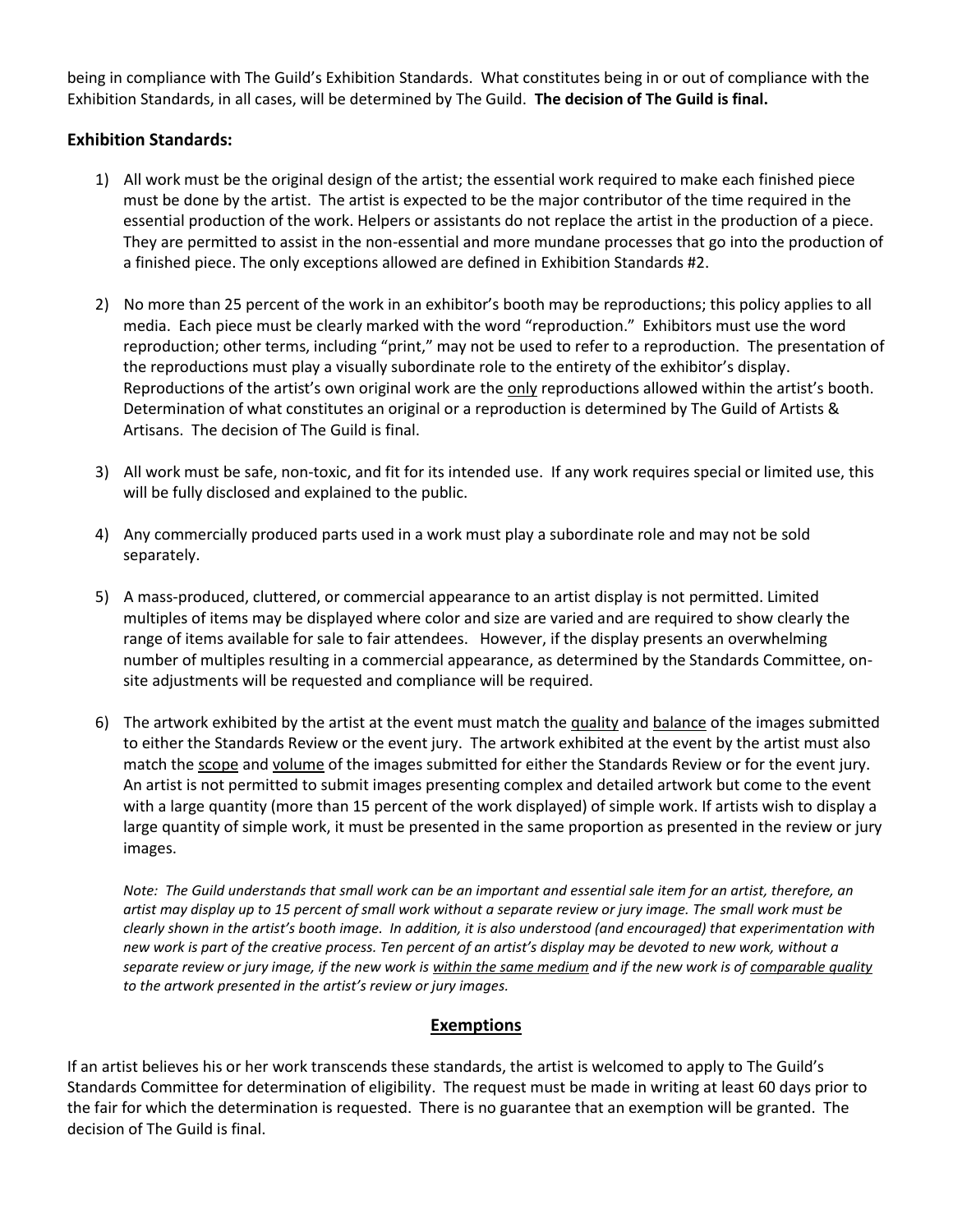## **Exhibition Standards: Ineligible Work**

The Standards Committee, in an effort to help artists determine whether their specific artwork complies with The Guild's Exhibition Standards, has prepared the following list of artwork that does not meet the Standards requirements. This list is a guideline to help artists determine whether or not their artwork is Standards eligible; it is neither exhaustive, nor is unacceptable work limited to the items listed.

#### **Ineligible work includes but is not limited to:**

#### **Jewelry**

- Cut coin jewelry
- Enamels on manufactured representational copper shapes
- Jewelry made of manufactured components
- Jewelry made from flatware
- Beads, not made by the artist. There are only two exemptions to this rule:
	- 1) If the beads are not made by the artist, they must clearly play a subordinate role in the finished piece; and
		- 2) The requirement that beads must be made by the artist does not apply in the technique known as bead weaving, however, commercial bead weaving kits are not permitted.
- Stud earrings in commercial settings
- Pearls whether in necklaces or bracelets. Note: Simple-strung or hand knotted-strung pearls are not eligible even if the pearls have been simple-strung or hand knotted-strung by the artist. Pearl necklaces and/or bracelets may be included if they have an ornament or fastener that is both intricate and a focal point of the piece, handmade by the artist and is of greater value than the piece from which it is hung or attached. Drilled pearls or pearls that have been altered, but not by the artist, are not eligible; such pearls are considered to be purchased beads and are subject to all purchased bead rules. Pearl earrings are permitted as long as the setting has been designed and handmade by the artist.

#### **Clothing**

- T-shirts, sweat shirts, hats, and other commercially manufactured clothes, no matter how embellished by the artist
- No manufactured seams allowed in clothing blanks and upcycled clothing, including ties, pillow covers, etc. Scarves made from scarf blanks are limited to 20% of the booth.
- Manufactured belt buckles sold separately from the belts

#### **Other**

- Manufactured tiles with a design as a major component of the piece
- Enamels on manufactured representational copper shapes
- Commercially made glassware, flatware or serving pieces no matter how embellished by the artist
- Alphabet photography, i.e. photographs composed of images representing letters of the alphabet and using those images to spell out names, dates, birthday greetings, etc.
- Dried flowers, in groups, arrangements, or bouquets
- Wreaths
- Anything made in a commercial mold, in any medium